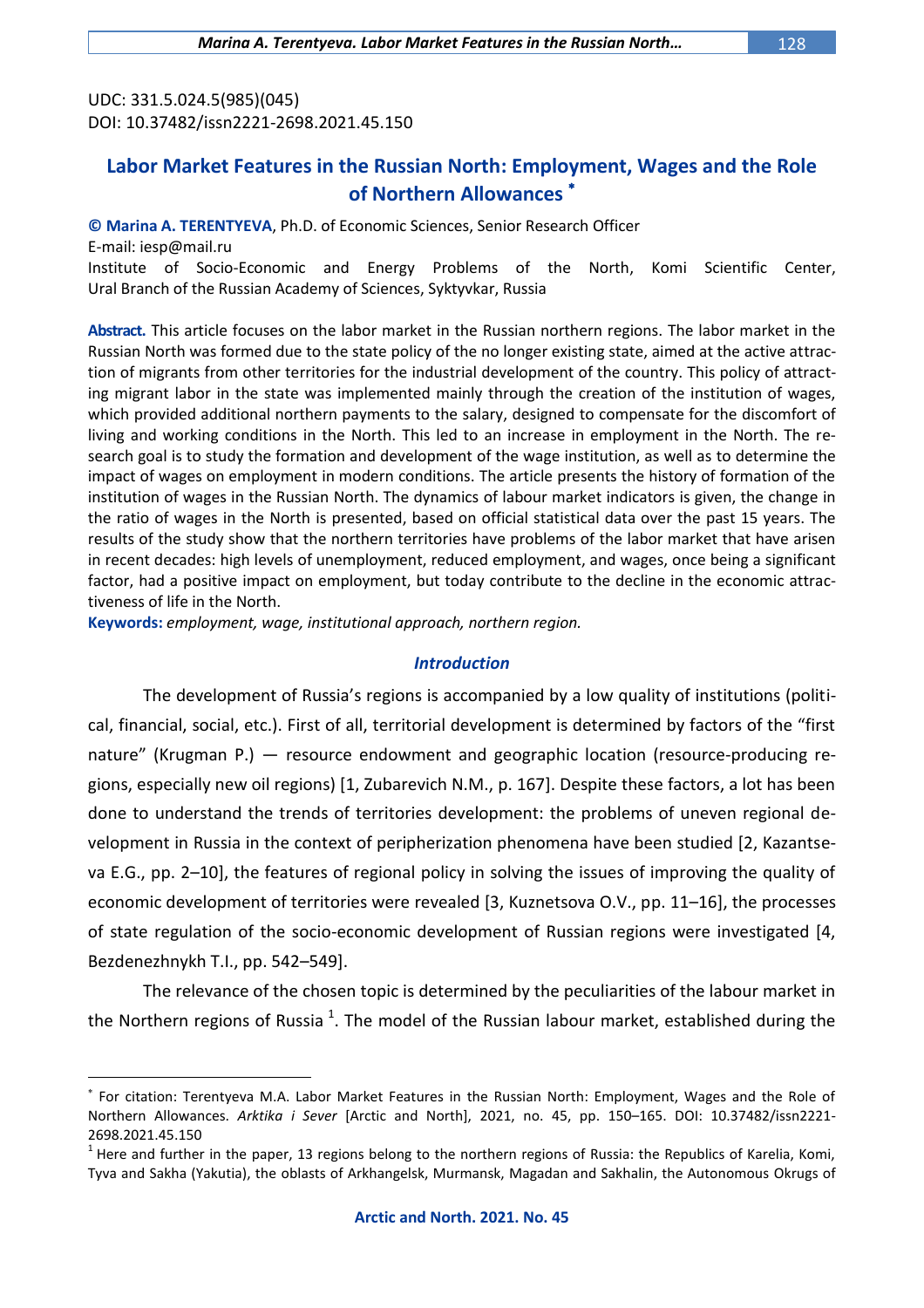#### *Marina A. Terentyeva. Labor Market Features in the Russian North…* 129

1990s, does not correspond to the traditional one, which should and is able to adapt to external shocks due to changes in the level of employment (and, consequently, the level of unemployment) at a relatively inflexible price for labour — wages. The domestic labour market responded to the negative impact of external shocks with a rapid drop in wages on the condition of a slow decline in employment and lagging behind the rate of decline in production, while the labour market is able to maintain an equilibrium state [8, Varshavskaya E.Ya.]. Thus, the labour market adaptation to shocks is primarily due to wage flexibility. The labour market in the North of Russia, a strategically important macro-region with difficult natural and climatic conditions, has its own specifics. For example, the employment rate was higher: in 2019, it was 63.9% in the North, compared with 59.4% in Russia. The history of development of the North of Russia was associated with the industrial development of the Soviet economy, therefore, the state policy was carried out as part of the settlement and securing the population in the sparsely populated North. Due to the migration factor, the population of the northern regions grew steadily until the 1990s, but later, the population started leaving the North [5, Samarina V.P. et al.], as a result, the population decreased from 9135.0 thousand people in 1996 to 7820.01 thousand people in 2019, while the number of people employed in the economy declined by 7.3% over the period 1996–2019 [6, Mostakhova T.S.].

The northern territories are "relatively developed resource-producing regions with a high proportion of single-industry cities and towns", therefore, unemployment in the North has increased values [7, Zubarevich N.M., p. 48]. In 2019, the unemployment rate in Russia as a whole was 4.6%, and the average for the northern regions was 5.6%. Unemployment in the regions of the European North is higher by 2.0–3.0%, while it is lower in the regions of the Asian North, thanks to the Khanty-Mansi (Yugra) and Yamalo-Nenets okrugs<sup>2</sup>. The tension in the northern labour markets in 2019 amounted to 3.45 people of the unemployed population per one vacancy, while the Russian average is 2.1.

The socio-economic situation in the northern regions of Russia is characterized by a deterioration in the financial condition of enterprises, which contributes not only to the growth of unemployment, but also to the decline in the quality of social infrastructure, reduction of resource capabilities of local communities and regions as a whole and leads to lower living standards [9, Korchak E.A.], as well as limited financial and human resources [10, Korchak E.A.]. Therefore, the role of an effective wage institution is enormous. Further, this paper attempts to analyze the northern labour market from the position of its flexibility, focusing on how employment and wages have changed over the past 12–15 years.

Khanty-Mansi (Yugra), Yamalo-Nenets, Nenets and Chukotka, as well as the Kamchatka Krai. The territories of these regions belong to the Far North and equivalent territories.

 $^2$  The unemployment rate for 2019 in the Republic of Karelia is 7.4%, Komi is 6.8%, Tyva (12.3%) and Sakha (6.9%), in the Arkhangelsk Oblast (6.3%), Murmansk (5.4%), Magadan (4.6%) and Sakhalin (5.2%), in the okrugs of Khanty-Mansiysk (2.5%), Yamalo-Nenets (1.9%), Chukotka (3.8%) and Kamchatka Krai (3.8%).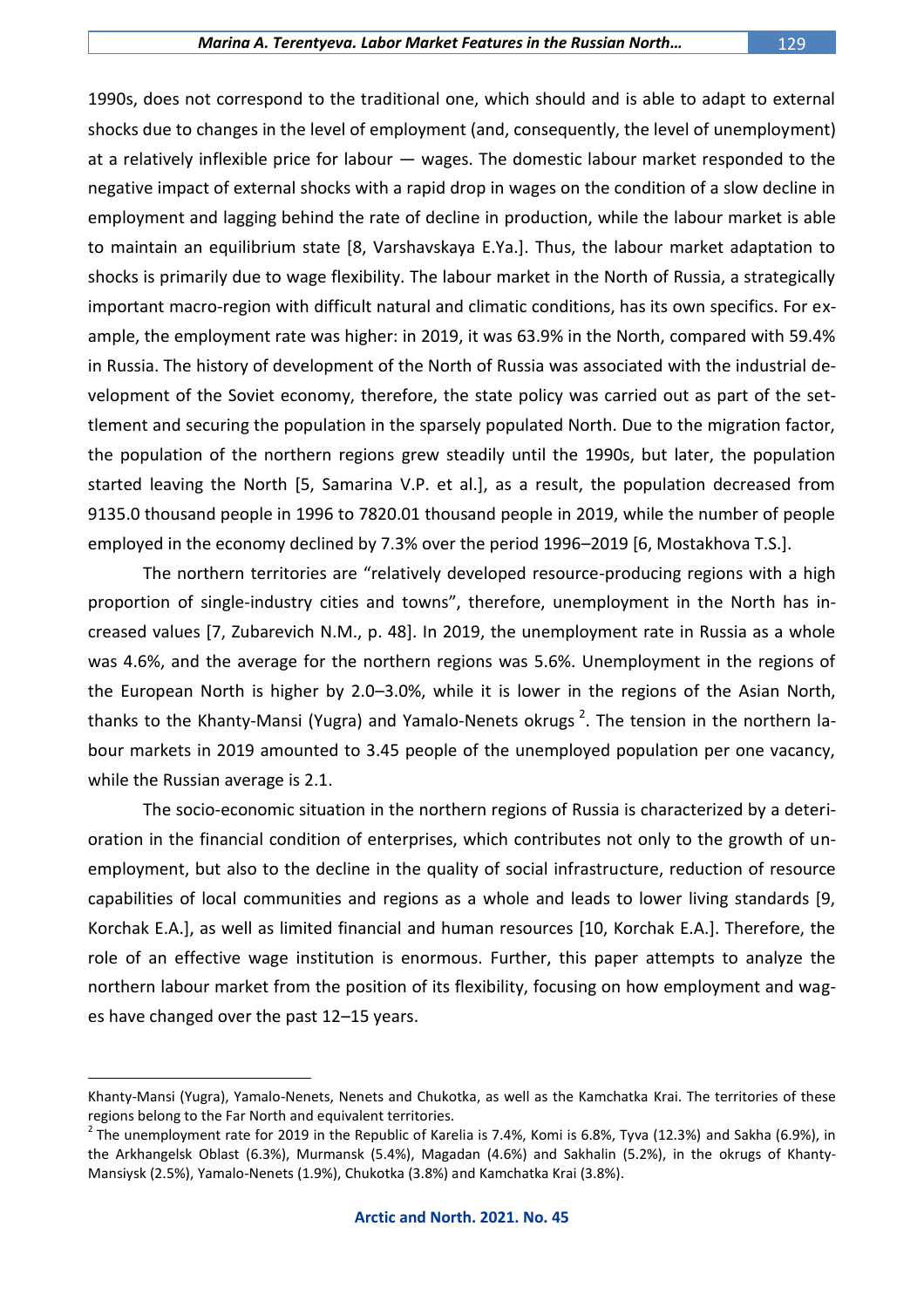### *Labour market flexibility*

Interest in the problem of labour market flexibility has been renewed due to the continued imbalance in the markets for factors of production, including the labour market, which is fraught with underpricing of labour and overpricing of final products [11, Pissarides S.A.; 12, Solow R.M.; 13, Trevithick J.A.]. This situation in Russia is exacerbated by inefficient institutions, although economic practice shows that the costs incurred by economic entities to maintain a normal institutional environment and infrastructure do not correspond to those received in return, that is, the institutional rent transferred by economic agents in the form of taxes goes against the quantity and quality of services provided by the state. Such imbalances in institutional goods in the market adversely affect the overall economic equilibrium, further distorting the equilibrium prices for economic resources [14, Vishnevskaya N.T.].

Russian economists argue that the economic situation in the 1930s, which was studied by Keynes [15, Keynes J.M.], and the current situation in the Russian economy have many similar problems [16, Dzarasov S.S., pp. 18–22]. For example, the economic crisis of 2008–2009, according to the authors, is associated with an insufficient level of demand, the stimulation of which, combined with an increase in government spending, would eventually lead to a way out of it. Such policies allow solving the problems of unbalanced supply and demand for labour, inflexibility of the labour market, institutional failures (caused by institutional uncertainty, mismatch in the functioning of formal and informal norms, deficit or surplus of certain professions, etc.) [17, Manevich V.E., pp. 17–77]. The development of economic thought in solving institutional problems in both the economic and sociopolitical spheres has led to the fact that since the 1960s, the labour market has been studied from the perspective of institutional theory (T. Veblen, J. Dunlop, J. Commons, J. Galbraith, W. Mitchell). Institutionalist research deepens understanding of the influence of social and political institutions on labour markets. The institutional theory studies the behaviour of individuals (workers), which is irrational, so achieving an equilibrium state in the economic system is impossible. One way or another, when solving some economic issues, others will always emerge, connected with two postulates of institutional economic theory — limited human rationality and its inclination to opportunistic behaviour. But the solution of employment problems requires reforms in which it is necessary to take into account the behavioural aspects of a person as a worker [18, Veblen T.].

The existing rules of behaviour in the modern labour market are prescribed by a set of institutional restrictions [19, Commons J.R.], which determine the institutional properties of territorial labour market system functioning. Thus, the labour markets in the northern regions of the country, in comparison with other regions of Russia, have such institutional features associated primarily with a stricter regulation of wages, which leads to higher employer costs when hiring and firing employees, as well as increases the cost of workers due to additional charges to wages (northern and regional allowances).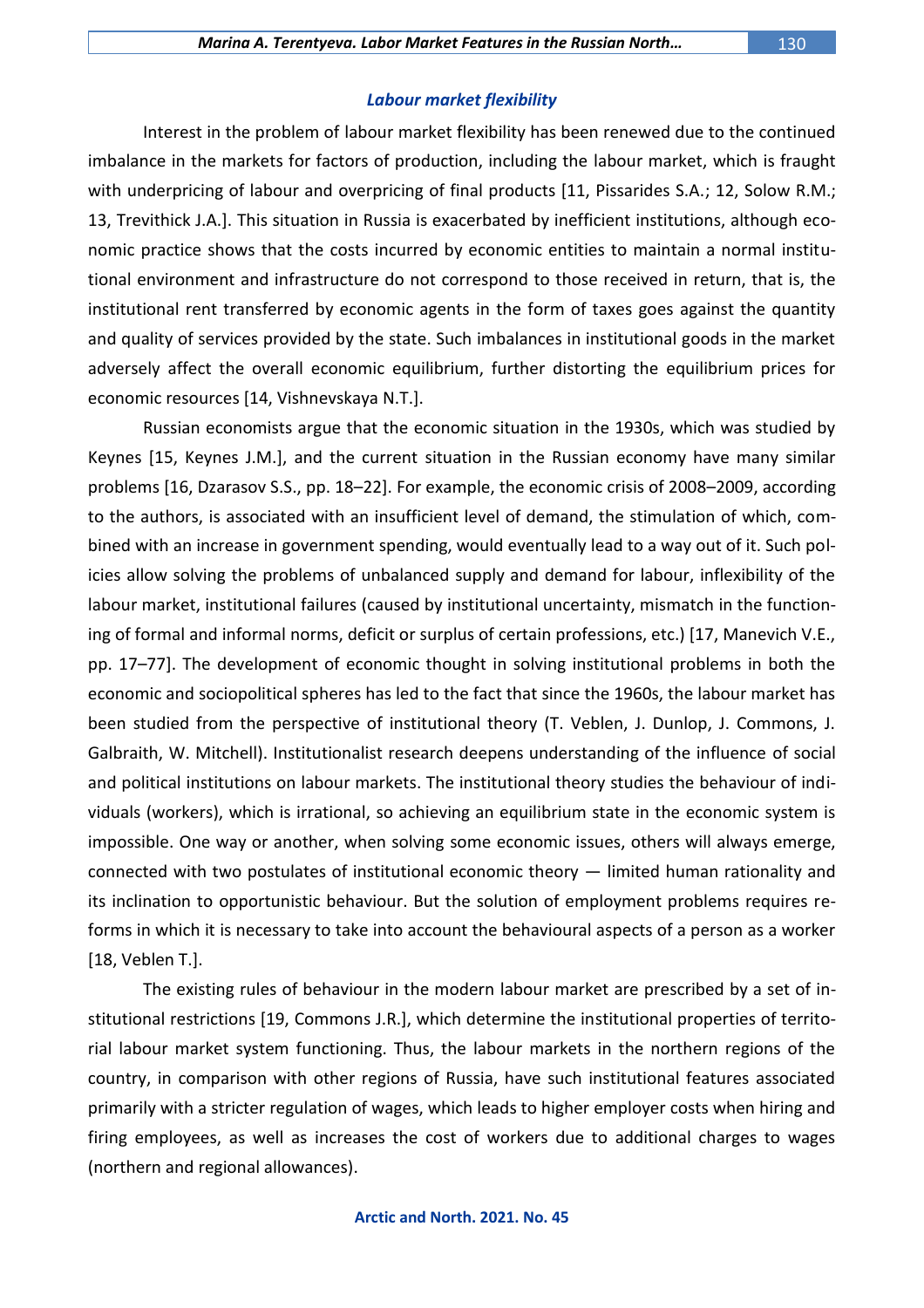#### *The history of the wage institution in the North*

The institution of wages began in the Soviet period, and until the end of the 1990s, wages were centrally regulated in the USSR. During the 70 years of Soviet government, the institution of wages in the northern regions has undergone changes. Workers and employees in the Far North and similar areas received labour benefits which tended to grow, fostering wage growth and providing greater social security, compensation, etc. As a result, the northern regions became attractive, people from other parts of the country started coming to the North for "easy money", this increased the number of labour resources in the North. After the USSR collapse and the transition to market economic conditions, the northern and regional allowances were preserved. Thus, in 1991, the Decree of the Council of Ministers of the RSFSR "On Some Measures on Socio-Economic Development of the Northern Regions"<sup>3</sup> was adopted: the regions were given the opportunity to solve the issue of coefficients when calculating wages.

Within the framework of the Decree of the Supreme Council of the Russian Federation of February 19, 1993 No. 4521-1 On the procedure for enacting the law of the Russian Federation "On State Guarantees and Compensations for People Working and Living in the Far North and Equated Localities" (Law on the North), the district coefficient and the percentage bonus to wages were determined. In paragraph 3 of this decree, state guarantees and compensations "apply to the regions of the North, in which the regional coefficient and the percentage increase in salary are charged, but not attributed to the regions of the Far North and areas equated to them". Controversy arose as to which areas are referred to the North. It became clear that in the new market conditions, the accumulated contradictions in the development of the institution of wages need to be resolved. In 2002, the Labour Code of the Russian Federation was adopted, which did not lead to a decrease in the rigidity of Russian legislation on employment protection: the dismissal of workers is also associated with high financial and administrative costs. The Labour Code comprised a separate chapter on the regulation of the labour of people working in the Far North and in areas equated to it, and also provided for certain parts of the Labour Code: Article 59 (allows to execute a fixed-term employment contract to join organizations in the Far North and equated areas if it involves relocation to a new place of work), Article 116 (provides additional annual paid vacations, including for employees working in the regions of the Far North and areas equated to them) and Article 287 (indicates guarantees and compensations to people combining work with education, as well as persons working in the Far North and equated areas, provided to employees only at their primary work location). Since 2004, Chapter 50 of the Labour Code was amended, providing for the right of local authorities and employers of extra-budgetary sphere, taking into account the

<sup>&</sup>lt;sup>3</sup> O nekotorykh merakh po sotsial'no-ekonomicheskomu razvitiyu rayonov Severa. Postanovlenie Soveta Ministrov RSFSR ot 04.02.1991 №76 (v red. Postanovleniya Pravitel'stva RF ot 29.10.92 № 838) ["On some measures for the socio-economic development of the regions of the North". Decree of the Council of Ministers of the RSFSR of 04.02.1991 No. 76 (as amended by Decree of the Government of the Russian Federation of 10.29.92 No. 838)]. ConsultantPlus. URL: http: //www.consultant.ru/document/cons\_doc\_LAW\_6725 (accessed 18 April 2020).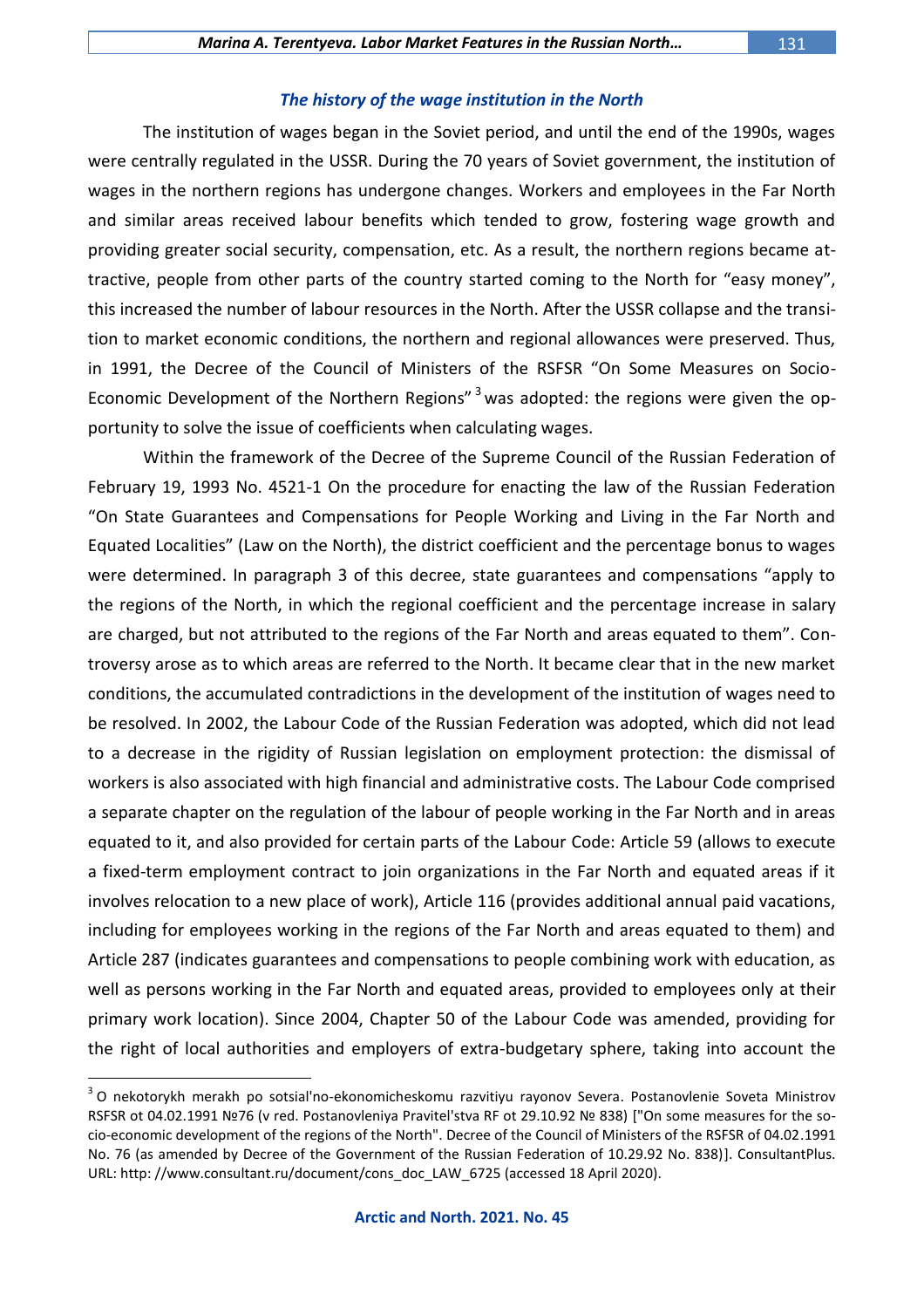comments of trade union organizations, to establish additional guarantees and compensations independently. This made it possible to establish higher amounts of guarantees and compensation payments, the size of the district coefficient for institutions financed from regional and municipal budgets. Commercial enterprises introduced such payments through collective agreements, local regulations, labour contracts. It is worth noting that the experience of industrialized countries shows that among workers covered by collective agreements, wage inequality is more pronounced [20, Antonczyk D., DeLeire T., Fitzenberger B.]. It would seem that public sector employees are more protected by labour legislation, but domestic studies <sup>4</sup> indicate that, since the size of tariff rates (salaries), as well as incentive and compensation payments, are set based on the financial capabilities of the budgets of regions, municipalities and the employer. As a result, there is a strong differentiation of salaries both in the sectoral, and in the professional and qualification aspect.

The wage policy pursued by the Soviet state to attract the labour force for the industrial model of the economy can be called successful. Nevertheless, the radical change in the country's economy in the 1990s, accompanied by the decline of the industrial development model, did not lead to the abolition of the "northern compensation" to wages.

## *Institutional structure of the northern labour market*

In the framework of the theory of compensating differences, the increase in the wage rate in the North should ensure high employment, despite unfavorable living conditions. Some researchers [22, Gimpelson V. et al., p. 138] point to a relatively "good situation" in the labour market of the northern regions, linking success with high employment rates. The dynamics of statistical data in fig. 1 indicates that, compared to the average Russian values, the level of employment in the Russian North is higher.



Fig. 1. The dynamics of employment and unemployment rates,  $\%$ <sup>5</sup>.

<sup>&</sup>lt;sup>4</sup> Korchak E.A. Gosudarstvennaya politika v sfere urovnya zhizni v regionakh Severa i Arktiki RF [State policy in the field of living standards in the regions of the North and the Arctic of the Russian Federation]. ECO, 2017, no. 10, pp. 110– 123.

<sup>&</sup>lt;sup>5</sup> Source: Rosstat, author's calculations.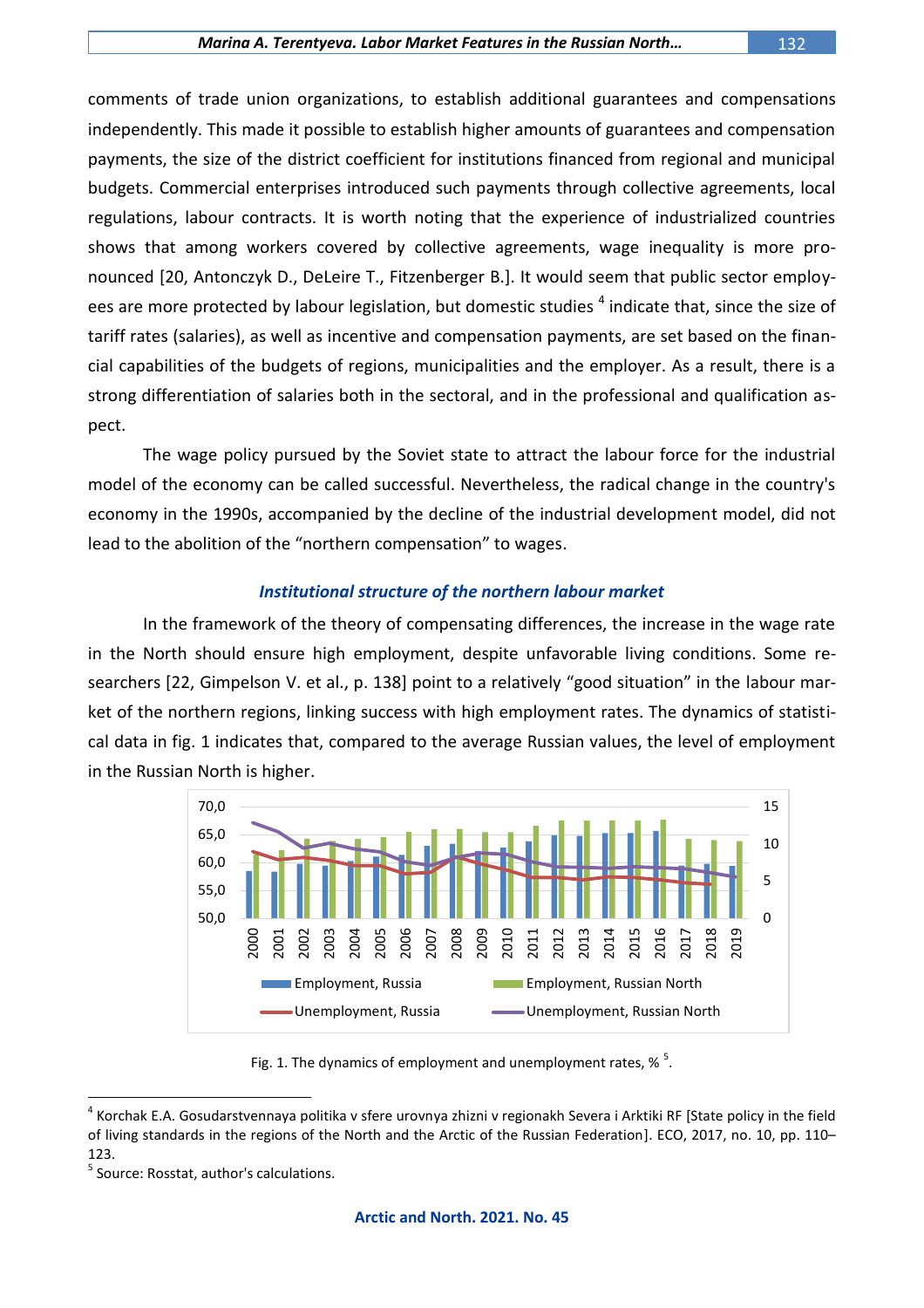When comparing the northern regions in terms of employment, it can be noted that over the past 15 years, most of them have a positive trend (Fig. 2).



Fig. 2. The dynamics of the employment rate in the Northern regions of Russia, %  $^{6}$ .

The favorable employment trend is a consequence of the country's continued growth in the employment rate in 2000–2016. The Republic of Tyva had a significant increase in employment among the northern regions (an increase of 7.6, despite the lowest level of employment; it did not rise above 52.0% for 15 years), followed by Chukotka Autonomous Okrug (an increase of 7.2) and the Sakhalin Oblast (by 7.0). The highest employment rate in 2002–2018 was in Chukotka and Yamalo-Nenets Autonomous okrugs, while the lowest employment rates were observed in the Republics of Tyva and Karelia.

The demographic factor plays a significant role in the growth of employment in the North. Regions with a young age structure of the population are usually characterized by a large percentage of employed people aged 15–72. Accordingly, in most northern territories, the level of employment of the population is above the national average. The only traditional exception is Tyva, where young age structure is characterized by a low share of working-age population: below the national average (Table 1).

<sup>&</sup>lt;sup>6</sup> Source: Rosstat.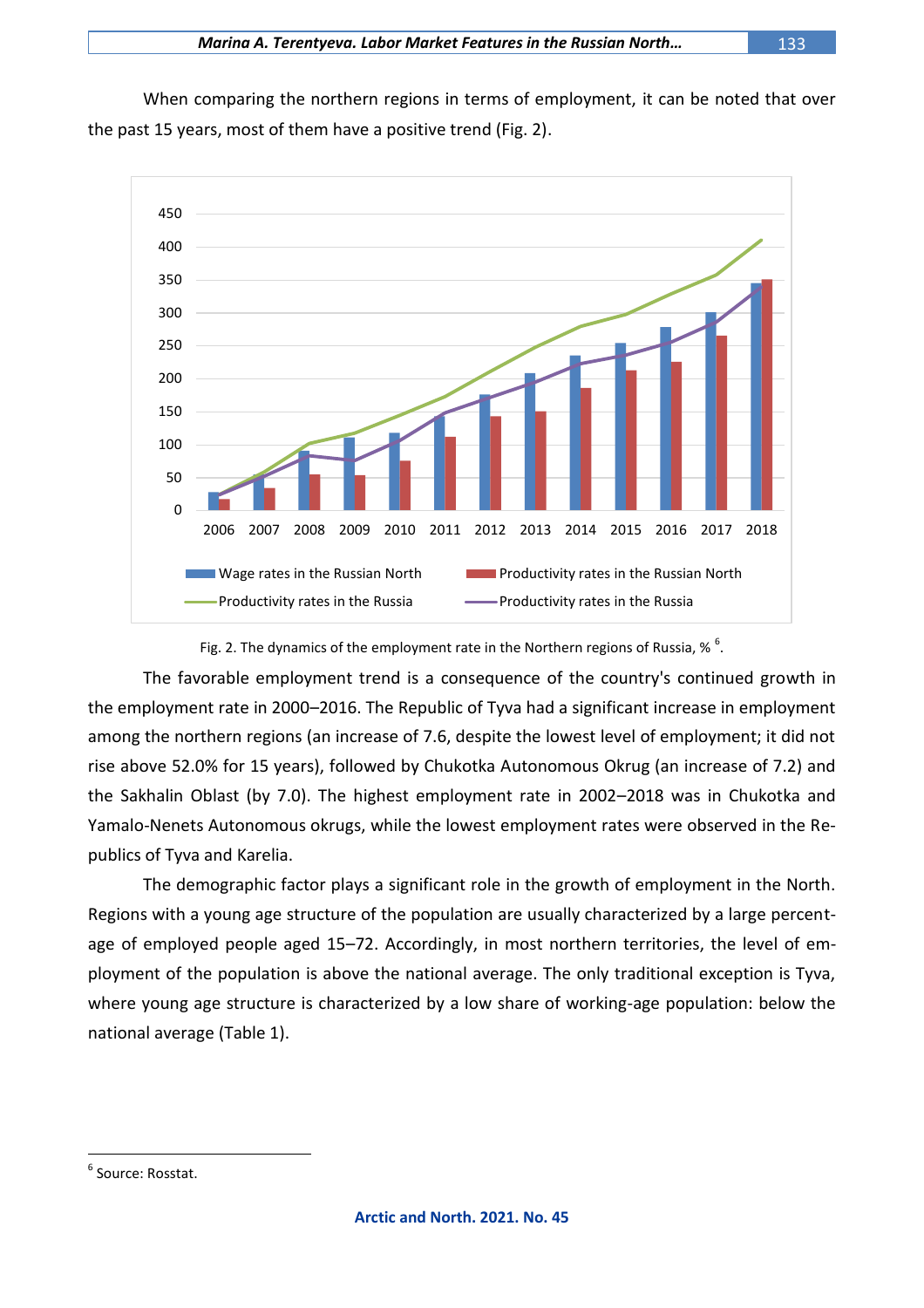*Table 1*

|                                 | Working-age population in total<br>population |      |      | Employed population of working<br>age in total population |      |      |
|---------------------------------|-----------------------------------------------|------|------|-----------------------------------------------------------|------|------|
|                                 | 2010                                          | 2015 | 2019 | 2010                                                      | 2015 | 2019 |
| <b>Russia</b>                   | 61.5                                          | 57.4 | 56.3 | 47.3                                                      | 48   | 49.3 |
| <b>European North</b>           |                                               |      |      |                                                           |      |      |
| Republic of Karelia             | 61.1                                          | 56.1 | 54.8 | 52.4                                                      | 46.2 | 43.6 |
| Komi Republic                   | 64.5                                          | 59.0 | 57.3 | 53.9                                                      | 49.8 | 49.0 |
| Arkhangelsk Oblast              | 61.3                                          | 56.1 | 55.1 | 50.7                                                      | 50.3 | 45.1 |
| Nenets Autonomous Okrug         | 62.9                                          | 58.6 | 56.0 | 56.0                                                      | 55.0 | 62.0 |
| Murmansk Oblast                 | 65.3                                          | 60.6 | 59.6 | 59.2                                                      | 52.4 | 49.1 |
| <b>Asian North</b>              |                                               |      |      |                                                           |      |      |
| Khanty-Mansi AO-Yugra           | 68.8                                          | 63.2 | 61.0 | 55.7                                                      | 56.3 | 64.7 |
| Yamalo-Nenets AO                | 70.1                                          | 66.2 | 64.3 | 59.4                                                      | 70.6 | 77.9 |
| Tyva Republic                   | 59.5                                          | 55.1 | 54.8 | 34.4                                                      | 32.4 | 31.2 |
| The Republic of Sakha (Yakutia) | 63.9                                          | 59.5 | 58.6 | 47.0                                                      | 50.4 | 52.1 |
| Kamchatka Krai                  | 65.4                                          | 61.9 | 61.0 | 59.0                                                      | 58.3 | 53.5 |
| Magadan Oblast                  | 66.3                                          | 61.1 | 60.1 | 60.9                                                      | 59.9 | 65.7 |
| Sakhalin Oblast                 | 63.5                                          | 58.6 | 57.5 | 54.1                                                      | 58.6 | 57.2 |
| Chukotka AO                     | 67.1                                          | 64.0 | 63.1 | 68.6                                                      | 64.0 | 67.0 |

*The dynamics of share of working-age population in the northern regions of Russia, % <sup>7</sup>*

This difference is a consequence of the spread of temporary employment (including employment for several years), shift work, and migration of pensioners to regions with a favourable climate. The share of the working-age population and employed people in the working-age population in the northern regions is higher than the average for the Russian Federation.

The decline in employment in recent years is associated with a large-scale migration outflow, leading to a significant loss of both the total population and the working-age contingents. In the context of increasing birth rates and life expectancy in the 2000s, in the northern regions, there was a decrease not only in absolute numbers, but also in the share of the working-age population. Therefore, the problem of qualitative characteristics of labour resources will continue to aggravate here in the near future.

Figure 3 shows that during the crisis years (2008, 2014, 2018), labour market regulation was supported by flexible wages. Since the northern economy had a relatively smoothed trend during 2005–2019, only the 2008 crisis had a negative impact on the dynamics, it can be noted

 $\overline{a}$  $\frac{7}{7}$  Source: calculated according to Rosstat.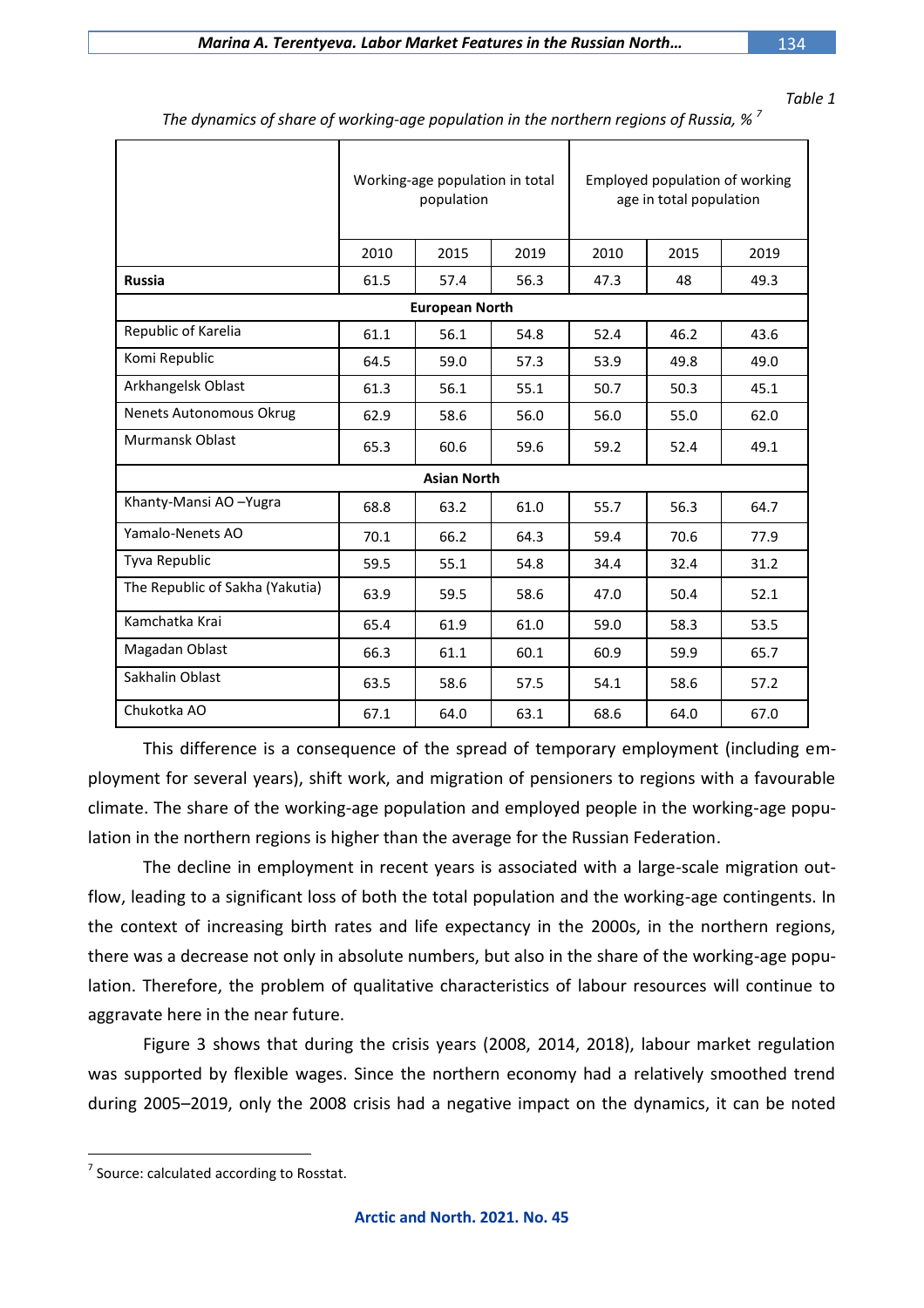#### *Marina A. Terentyeva. Labor Market Features in the Russian North…* 135

that the northern economy was able to adapt to external economic shocks. Employment grew slowly over the period 2005–2016, but since 2016, it started to decline, and the trends continue to the present. It should be noted that employment in the North did not suffer much during the 2008 and 2014 crises, there was a decrease in wages, i.e. due to that institutional mechanism, when under strict legislation, employers in times of crisis "sanitize" their economic situation not by dismissing employees (limit the high costs of dismissal — severance pay, etc.), but by reducing wages.



## Fig. 3. The dynamics of the basic parameters of the labour market in the northern regions of Russia, %  $^{8}$ .

This affected labour productivity in the northern regions: for 12 years, the growth rate of labour productivity was lower than the growth rate of real wages; the dynamics of the two indicators in the North grew, but much more slowly than in the Russian Federation. By 2018, the rates of wages and labour productivity were almost equal (Fig. 4).

<sup>8</sup> Source: Rosstat, author's calculations.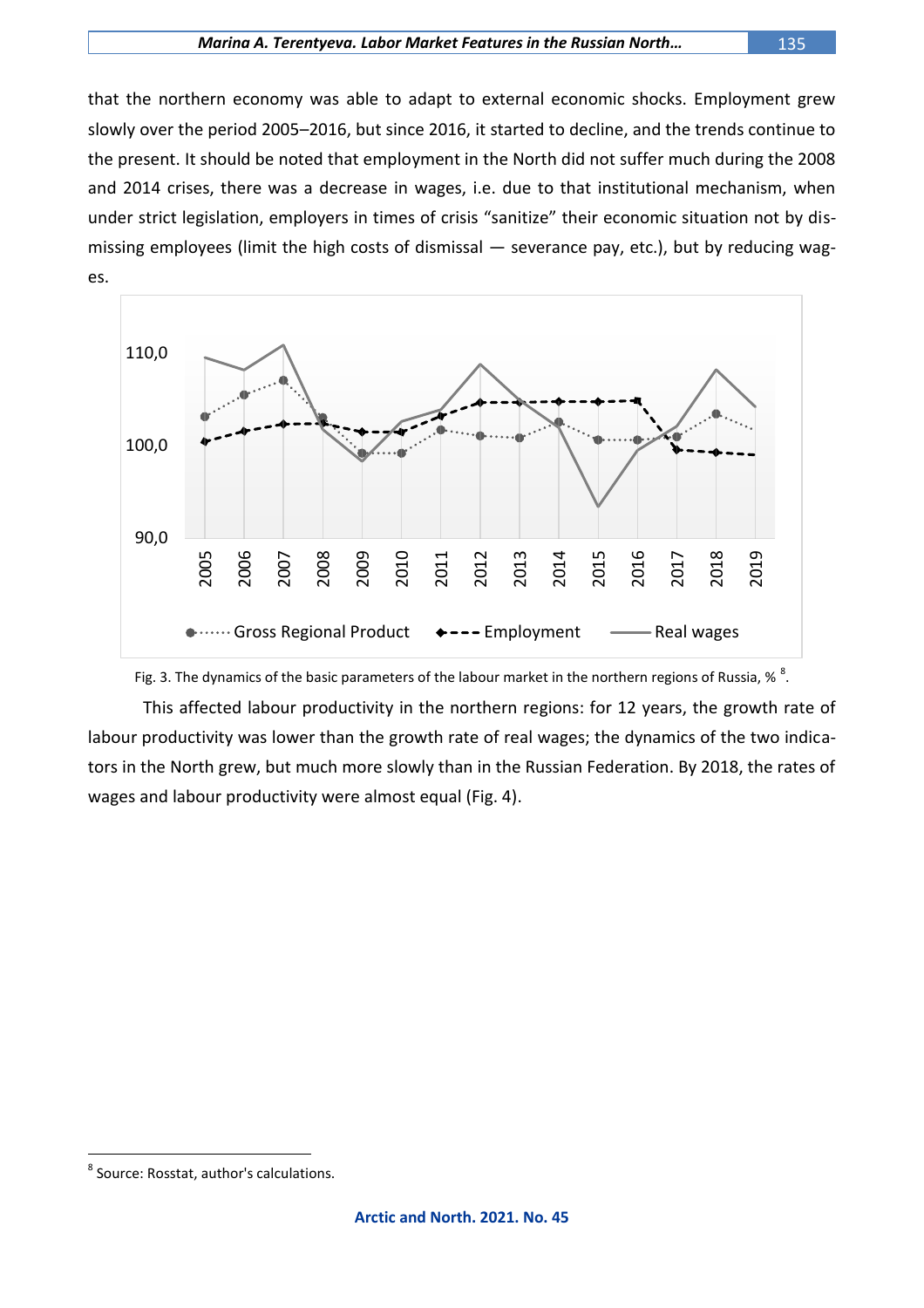

Fig. 4. The dynamics of wages and labour productivity in the Russian North (compared to 2005)<sup>9</sup>.

The data presented confirm that until 2018, the Russian North is characterized by outstripping real wage rates compared to labour productivity. Now the situation has changed, the growth rates of wages and labour productivity have leveled off. This is a consequence of a prolonged migration outflow of labour resources [23, Giltman M.A., et al.], which led to a shortage of qualified personnel [21, Korchak E.A. et al., p. 25]. Since the demand for qualified personnel is quite high, this leads to the fact that wages are growing, but labour productivity is falling. In turn, the decline in human capital hinders the improvement of social institutions (arising as a result of people's interaction in the process of social production), which becomes a serious obstacle to the growth of the northern economy.

Thus, the institutional structure of the labour market in the Russian North is also determined by high employment and unemployment. Some studies note that regions with higher unemployment rates tend to have higher wage inequality [24, Toksanbaeva M.S., p. 185], [25, Pilyasov A. N., p. 52], which can be explained by the behavior of job seekers, who evaluate at a low level the possibility of finding work with decent wages and agree to any low-paid work. In the northern regions of Russia, the dynamics of nominal wages (i.e. income due to the employee) over the last 15 years (Fig. 5) showed an increasing trend.

 $^9$  Source: calculated by the author according to Rosstat.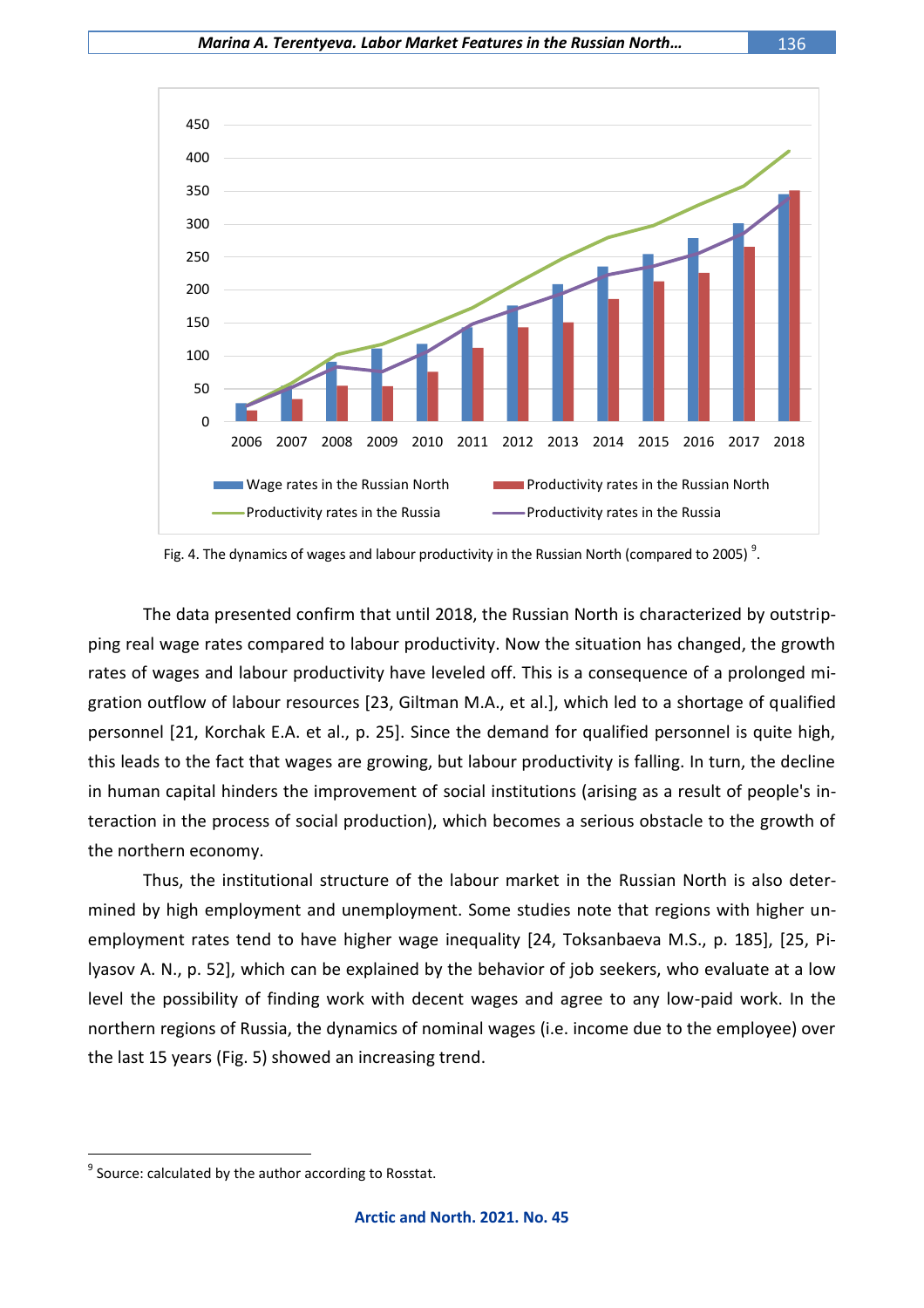



Among northern regions, the autonomous okrugs with a dominant extractive industry in the economy — Chukotka (mainly non-ferrous and precious metals production), Yamalo-Nenets and Nenets Autonomous okrugs (over 90.0% of industrial production is in the oil and gas sector) lead in nominal wages. Wages are lower in the Tyva Republic and in the regions of the European North, whose territories belong to the old-developed territories: the Republic of Karelia, Arkhangelsk Oblast, Komi Republic and Murmansk Oblast. Nominal wages are often considered as "balancing" the demand and supply of labour, since it determines not only the levels of employment and unemployment, but also incentives to work and its quality [26, Belyavskiy M.O. et al.]. If nominal wages grow at an increasing rate in the Northern regions, there can (and should) be an increase in employment, reduction in the number of unemployed with a constant number of people employed, increase in employment with decreasing unemployment, reduction in the vacancy rate relative to the employment growth rate, which is greater than or equal to one. In fact, employ-

<sup>&</sup>lt;sup>10</sup> Source: Rosstat.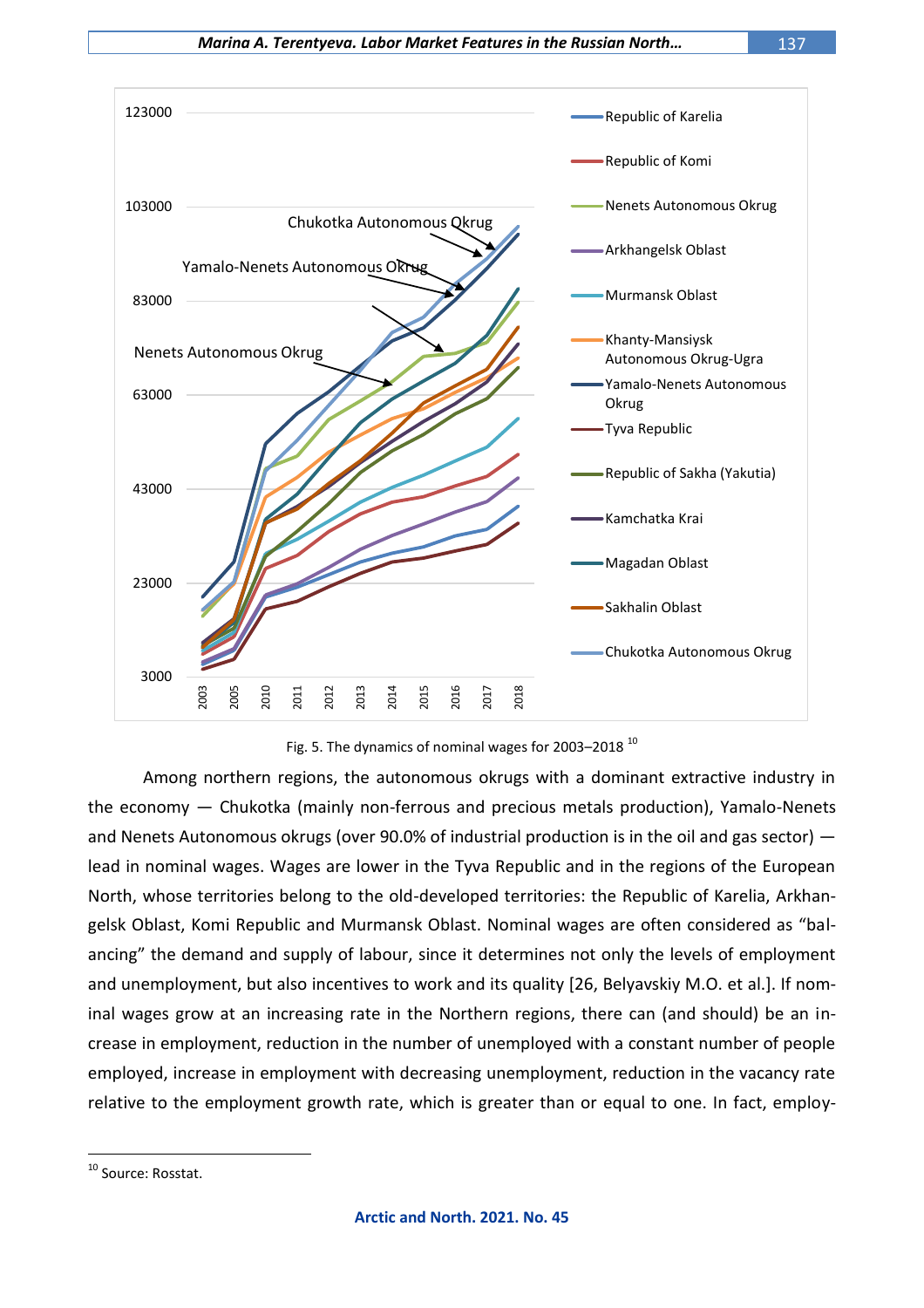ment growth was observed in Russia's northern regions until 2016, but the employment rate has been declining since 2017. Here, according to official data from Rosstat, the relatively constant number of employed decreased by 4.4% between 2010 and 2019, while the number of unemployed decreased by 37.0% over the same years. The growth rate of vacancies relative to the growth rate of employment is not decreasing: the growth in the number of vacancies by 9.0% was accompanied by an increase in employment by 5.0% in 2005, by 2019, the growth rate in the number of vacancies was 13.0% against 1.0% of the pace employment growth  $^{11}$ .

The regions of the Russian North lead in terms of wages compared to other regions of the Russian Federation, with the exception of the republics of Karelia and Tyva (Fig. 6).



2019

In terms of wages, the city of Moscow (where this level is twice the average for Russia) is ahead of the autonomous okrugs of the Asian North — Chukotka and Yamalo-Nenets. However, the ratio of salaries in the northern regions and the average for the regions of Russia has decreased over the past 15 years (Fig. 7).

 $\overline{a}$  $11$  Calculated by the author according to official data of Rosstat.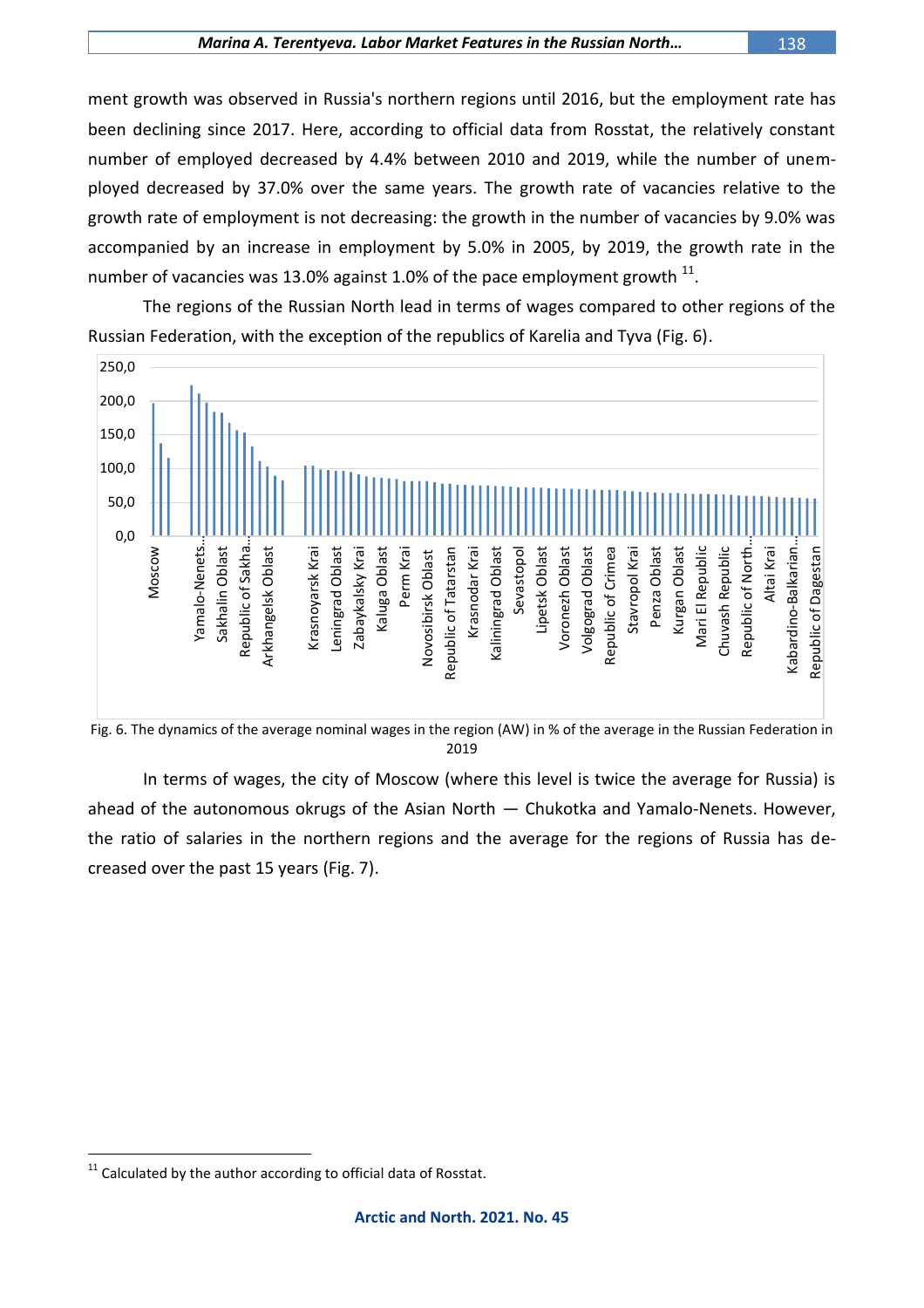

# While in 2004 wages in the North were higher by 5%, then by 2019 the ratio decreased to 0.2%, which was primarily due to the abolition of restrictions on the amount of earnings on which northern compensation is accrued (regional coefficient and percentage surcharges).

## *Conclusion*

Thus, the problems of employment in the Russian North for the period under review 2004– 2019 have worsened. The solution to these problems lies, among other things, in the organization of the institution of wages. The results of the study showed that wages are no longer an incentive factor in the growth of labour productivity. In fact, the market mechanism has destroyed the institution of wages. The North has ceased to be attractive for qualified personnel. Under such circumstances, the northern labour market will have to decide soon how to develop further in modern conditions. On the one hand, considering the fact of declining influence of the climatic factor (namely, new energy-saving technologies and their rapid development by people are currently the main competitive advantage of national economies; there are tendencies to reduce "climate costs", and their share of GDP is decreasing), this is a "cardinal" way to change the existing situa-

<sup>&</sup>lt;sup>12</sup> Regiony Rossii. Sotsial'no-ekonomicheskie pokazateli, 2009–2019 gg. [Regions of Russia. Socio-economic indicators, 2009–2019]. URL: http://www.gks.ru/wps/wcm/connect/rosstat\_main/rosstat/ru/statistics/publications /catalog/doc\_1138623506156 (accessed 24 November 2020). Author's calculations.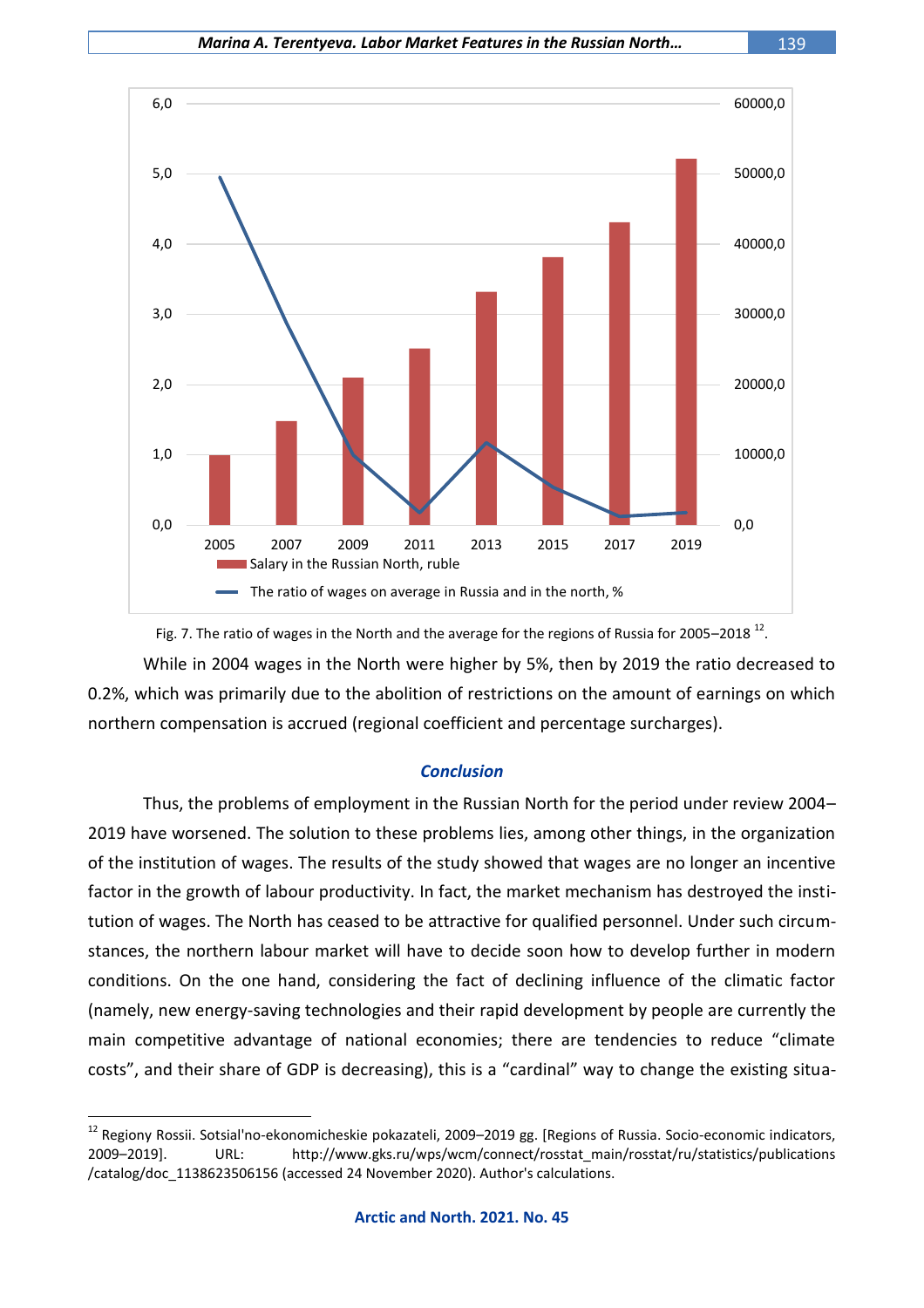tion, requiring the construction of a new institution, the establishment of "new rules of the game" in the labour market. On the other hand, it is possible to maintain the status quo, reconsider the current situation, leave the existing institution of wages, add the necessary changes to the "rules of the game". Otherwise, the result of the development of the Northern regions without changes and transformations would be a dead-end, since the resource abundance must contribute to the development of the Northern macro-region. Alternatively, in the near future, this deadlock could result in an immediate stagnation of the northern regions' economic development, which would in any case require the federal and regional authorities to make radical decisions.

## *Acknowledgments and funding*

The article was prepared as part of the research project "The population of the northern territories of Russia: the history of formation and development prospects" (No. GR АААА-А19- 119012190103-0, 2019–2021).

## *References*

- 1. Zubarevich N.M. Regional'noe razvitie i regional'naya politika za desyatiletie ekonomicheskogo rosta [Regional Development and Regional Policy in Russia during Ten Years of Economic Growth]. *Zhurnal novoy ekonomicheskoy assotsiatsii* [The Journal of the New Economic Association], 2009, no. 1–2, pp. 161–174.
- 2. Kazantseva E.G. Problemy regional'nogo neravenstva v Rossii [Problems of Regional Inequality in Russia]. *Regional'naya ekonomika i upravlenie: elektronnyy nauchnyy zhurnal* [Regional Economics and Management: Electronic Scientific Journal], 2019, no. 2 (58).
- 3. Kuznetsova O.V. Regional'naya politika Rossii: diskussionnye voprosy sovremennogo etapa razvitiya [Regional Policy in Russia: Debatable Problems of Present Stage]. *Regional'nye issledovaniya* [Regional Studies], 2016, no. 4 (54), pp. 10–16.
- 4. Bezdenezhnykh T.I., Makenov M.M. Sotsial'no-ekonomicheskoe razvitie regionov Rossii: problemy i puti resheniya [Socio-Economic Development of the Russian Regions: Problems and Solutions]. *Regional'naya ekonomika: teoriya i praktika* [Regional Economics: Theory and Practice], 2017, no. 3, pp. 541–552. DOI: [10.24891/re.15.3.541](https://doi.org/10.24891/re.15.3.541)
- 5. Samarina V.P., Skufina T.P., Samarin A.V. Russia's North Regions as Frontier Territories: Demographic Indicators and Management Features. *European Research Studies J.*, 2018, no. 3 (21), pp. 705– 716.
- 6. Mostakhova T.S. Regional'naya spetsifika vosproizvodstva naseleniya severnogo regiona i prioritety demograficheskoy politiki [Northern Region: Regional Particular Nature of Replacement of the Population and the Demographic Policy Priorities]. *Regional'naya ekonomika: teoriya i praktika* [Regional Economics: Theory and Practice], 2017, vol. 15, iss. 4, pp. 784–798.
- 7. Zubarevich N.M. *Regiony Rossii: neravenstvo, krizis, modernizatsiya* [Regions of Russia: Inequality, Crisis, Modernization]. Moscow, Nezavisimyy institut sotsial'noy politiki Publ., 2010, 160 p. (In Russ.)
- 8. Varshavskaya E.Ya. Rossiyskiy rynok truda v usloviyakh ekonomicheskogo krizisa: transformatsiya modeli gibkosti? [Russian Labour Market under the Conditions of the Economic Crisis: Transformation of Flexibility Model?]. *Izvestiya Baykal'skogo gosudarstvennogo universiteta* [Bulletin of Baikal State University], 2009, no. 4 (66), pp. 141–144.
- 9. Korchak E.A. Blagosostoyanie naseleniya severnykh i arkticheskikh regionov Rossii [The Welfare of the Northern and Arctic Regions of Russia]. *Sovremennye problemy nauki i obrazovaniya* [Modern problems of science and education], 2013, no. 3.